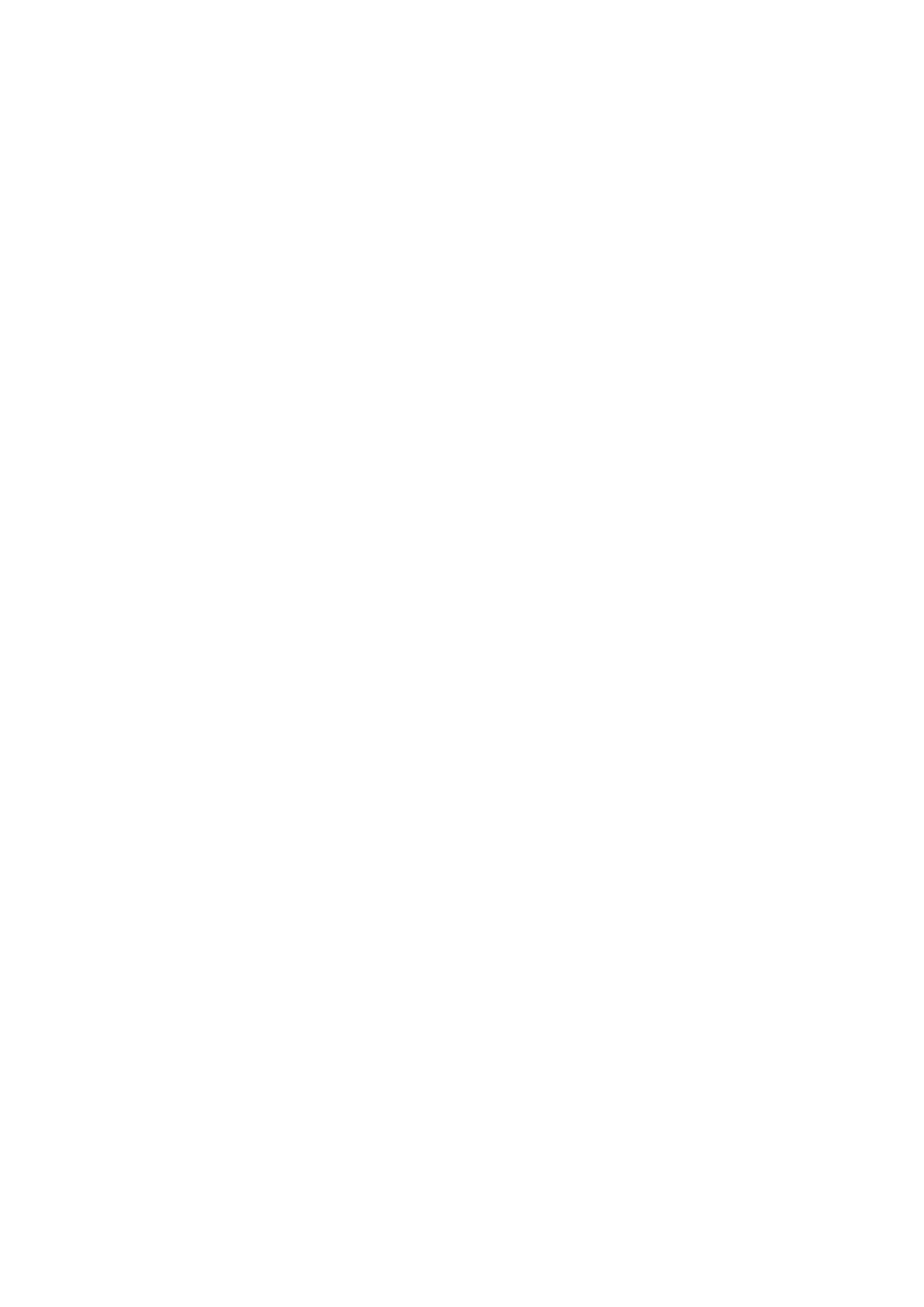## **Democratic Citizenship and Asian Youth**<sup>1</sup>

*Yun-Han Chu* 

Institute of Political Science, Academia Sinica Department of Political Science, National Taiwan University

 $\mathcal{R}$ 

*Bridget Welsh* 

Political Science, Singapore Management University, Singapore

&

*Mark Weatherall*  Department of Political Science, National Taiwan University

#### **Introduction: The Youth in Asian Context**

The paper focuses on the relationship between democratic citizenship and youth in thirteen East Asian countries. It explores attitudes of youth toward democracy, their participation in politics, their evaluation of the performance of the political system and, importantly, differences among youth. Analysis was based on data from the third wave of the ABS project, which examines political attitudes and behavior in thirteen countries/territories in East Asia.

Democratic citizenship refers to many desired characteristics of "good citizens" who principally constitute the modern democracy (Weissberg 1974). There is a general consensus that democracy is a form of government where every citizen could have a voice in politics.

<sup>&</sup>lt;sup>1</sup> This paper brings together contributions to the conference on Democratic Citizenship and Voices of Asia's Youth, held in Taipei on September 20‐21, 2012, which will be published in forthcoming volume *Democratic Citizenship and Youth in East Asia* edited by Bridget Welsh and Yun‐han Chu. The conference was the result of a collaboration between the Asian Barometer Survey (ABS) and the United Nations Development Programme (UNDP) that aimed to build a better understanding of the political role of young people in East Asia, including their attitudes towards political life, and how and why they engage in politics. This paper adopts materials extensively from our contributing colleagues, specifically from the work by Min-hua Huang, Yutzung Chang, Jack Wu, Chin‐en Wu, Alex Chang, Chong‐min Park, Zhengxu Wang and Ern‐Ser Tang.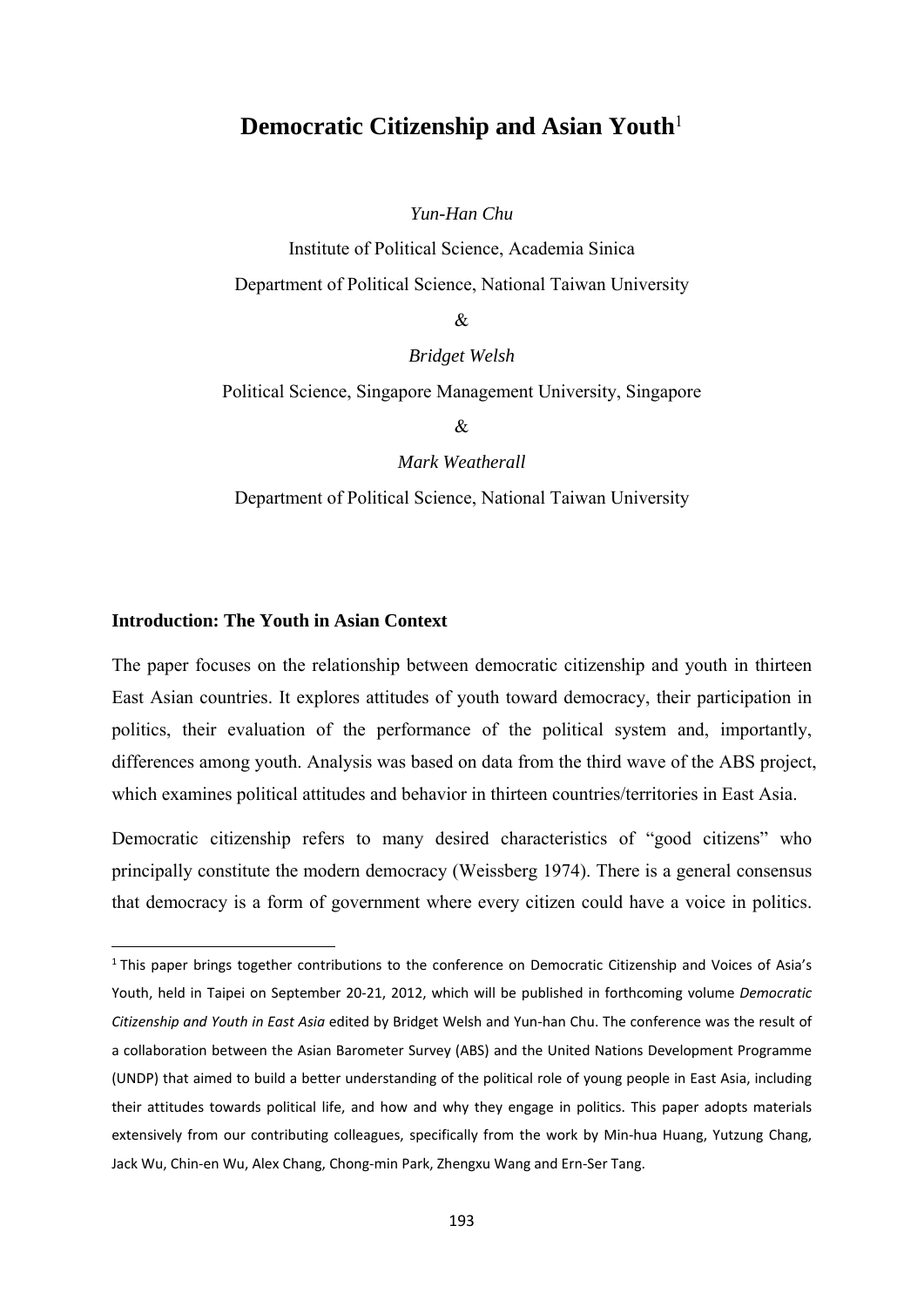For such a system to work, citizens must become aware, knowledgeable, and active in public affairs, engaged with other citizens and psychologically attached to their national communities. In the following we examine the relationship between East Asian youth and the four core dimensions of democratic citizenship: cognitive, behavioral, evaluative, and affective.

This is an important task, both academically and for its wider policy implications, because the political role of young people as a distinct group has rarely been explored in any depth. The youth are politically important, in part, for demographic reasons. Close to half (45%) of East Asians are under thirty years of age, and in the less developed parts of the region, young people completing their education are a massive source of labor that need to be absorbed into expanding economies.

Although young people make up around 45% of the total population of the countries surveyed, the proportion of young people as a percentage of the overall population varies significantly between countries, as reported in Table  $1<sup>2</sup>$  In less developed countries, high birth rates and lower life expectancy means that young people make up a significant part of the population. In Mongolia, the Philippines, Indonesia, Vietnam, Cambodia, and Malaysia, between around one-quarter and one-third of the population are under fifteen years old, while the population aged over sixty-five in these countries ranges from just 3.8% in Cambodia to 6.4% in Indonesia. In contrast to the population dividend enjoyed by these countries, the industrialized economies in the region are facing a crisis caused by a rapidly aging population. In the five most developed economies in the region (Japan plus the "four little dragons" - Taiwan, South Korea, Hong Kong and Singapore – the proportion of the population aged under fifteen ranges from 16.8% in Singapore to just 11.6% in Hong Kong. Of these, Japan stands out for its rapidly aging population  $-23.3\%$  of Japanese are now over sixty-five years of age. However, as the post-War generation that reached working age during the boom years approaches retirement, the "four little dragons" are also facing the challenge of caring for an increasingly elderly population. Over sixty-fives already account for more than 10% of the population in Hong Kong, South Korea, and Taiwan, and these figures are growing rapidly. Inevitably, the burden of caring for this aging population will fall on the youth (whether through increased tax and social security payments or direct transfers to family members), causing increasing financial pressures on both individuals and the state.

<sup>&</sup>lt;sup>2</sup> See Chin-en Wu's (2012) discussion on youth demographics in East Asia.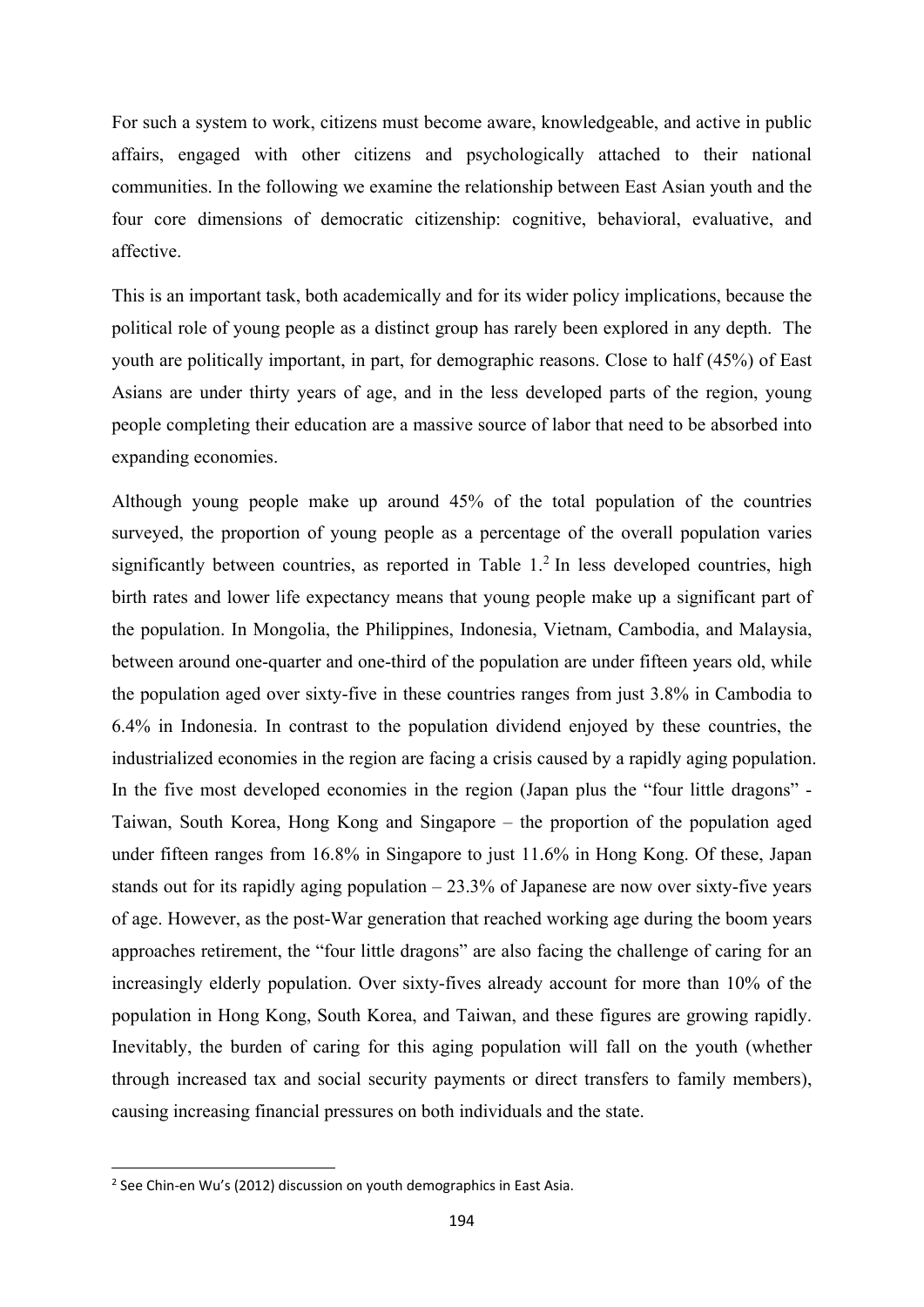#### [Table 1 here]

As well as the burden of caring for an aging population young people are also under pressure in the job market. Figure 1 shows unemployment rates for youth, adults, and seniors among respondents to third wave of the ABS.<sup>3</sup> As the figure shows, youth unemployment is significantly higher than adult unemployment in all countries surveyed. In some countries, youth unemployment is extremely high – for instance reported youth unemployment in the Philippines is 46% - 30% higher than for adults, while in Indonesia it is 26%, compared to just 4% for adults. These high rates of youth unemployment are comparable to those found in many European countries following the economic crisis, and as the recent unrest in Europe has starkly exposed, present a serious threat to political stability. In fact, the picture may be even worse than the figures suggest, as the headline employment rate does not capture significant underemployment of young people. Growing their economies fast enough to absorb surplus youth labor is going to be a major challenge in the future for the region's less developed countries. Although headline youth unemployment in the region's industrialized countries has not reached the level of the Philippines or Indonesia, it still presents a serious challenge to the governments in these countries Youth unemployment is already significantly higher than adult unemployment in Japan, South Korea, and Taiwan, and appears to be on an upward trend. In addition, the effects of unemployment are unequally felt, as the relocation of manufacturing jobs that has resulted from the international division of labor under globalization disproportionately affects blue-collar workers in industrialized countries.

#### [Figure 1 here]

Although they face a challenging employment situation, the youth of Asia enjoy much greater educational opportunities than either their parents or grandparents. This should be encouraging for the future of democracy in the region, as education is thought to be a predictor of pro-democracy values (Wang and Tan, 2013; forthcoming). Figure 2 shows the average number of years of formal education received by each generation, with the numbers on the horizontal axis indicating the years in which each generation was born. $4$  As is shown, on average, those born after 1980 received over twelve years of formal education, compared to only around eight years for those born between 1930 and 1939. There was a particularly sharp rise in educational levels immediately after the end of the Second World War – those born in the 1950s received, on average, nearly two more years of formal education that their

<sup>&</sup>lt;sup>3</sup> See Chin-en Wu's (2012) discussion on youth employment

<sup>4</sup> See Zhengxu Wang's and Yu You's discussion on youth education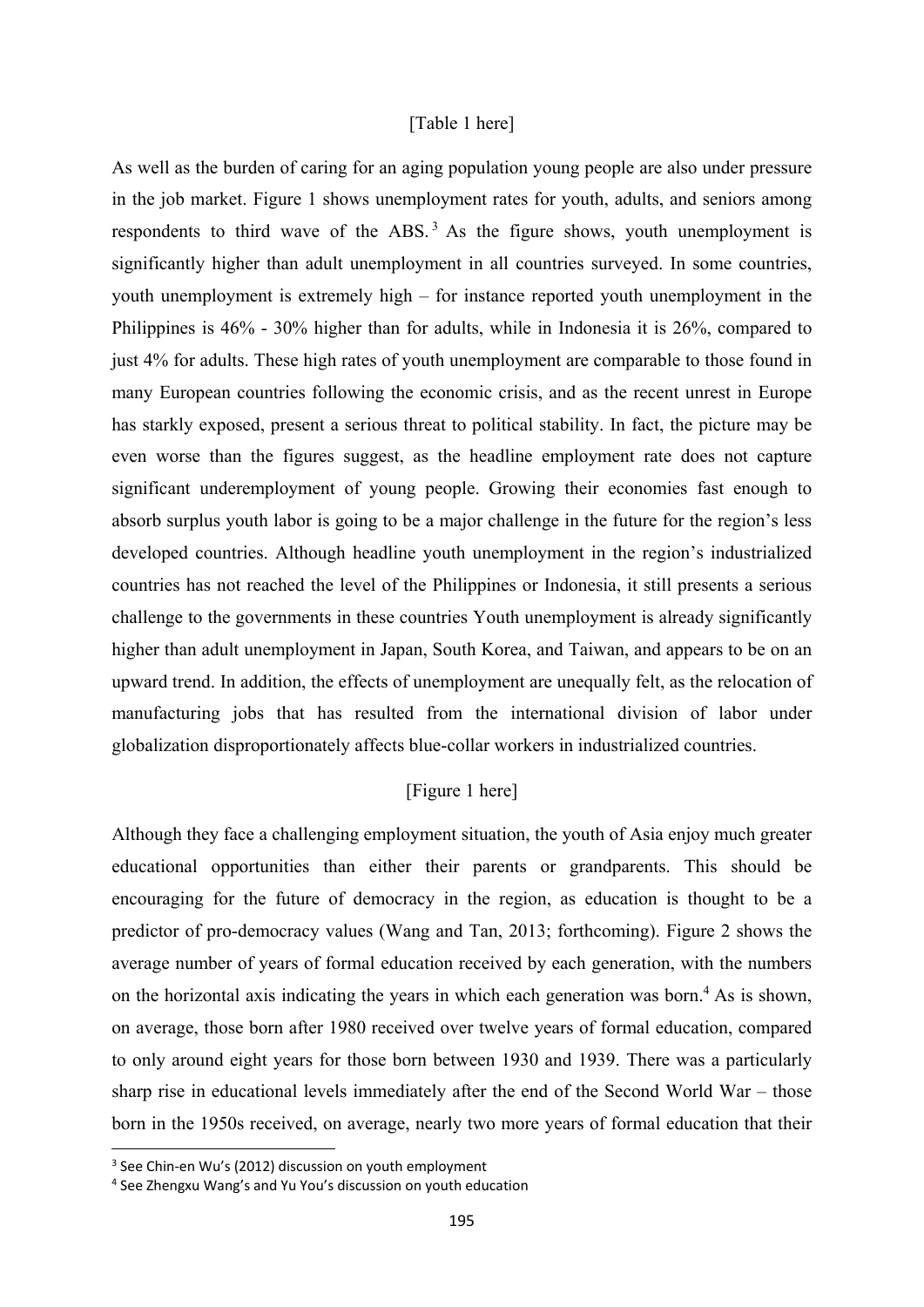counterparts born in the preceding decade. It was, of course, this new post-War generation who entered the workforce in large numbers during the 1970s and contributed to the rapid economic growth of countries such as Japan, Taiwan, and South Korea. Furthermore, in Taiwan and South Korea, the most educated members of this generation (university students) were at the center of demands for democratic reform, and played a crucial role in the eventual democratization of these two societies. Even in societies that have yet to democratize, young and educated people, most famously symbolized by the student protestors in Tiananmen Square, have been at the forefront of resistance to authoritarian rule. The value change represented by this generation provides cause for optimism about the prospects for democratic change in the future.

#### [Figure 2 here]

Patterns of civic engagement among the youth have also changed rapidly. Whereas young people are much less likely to be a member of an organization or formal group, they are much more likely than the older generations to be connected to the Internet (see Figure  $3$ ).<sup>5</sup> For the younger generation, the Internet presents an alternative to traditional social networks, which are in decline. The youth across the region are now connecting online and instantaneously through social networks such as Twitter and Facebook. Figure 3 shows the sharp generational differences in Internet use. Whereas 56.2% of the youth are "frequent" Internet users (defined as those who use the Internet at least once a week), the corresponding figures for adults and seniors are only 34.2% and 12.2% respectively. In the four most developed economies, regular Internet users account for around 90% of more of young people, but significantly lower numbers of adults, and especially seniors. The "digital divide" between the youth and their grandparents is particularly wide. For instance, in Taiwan and South Korea, between 96%-98% of the youth are regular Internet users, compared with only 15-16% of the senior generation. In less economically developed countries, the youth is the only generation where at least 50% are regular Internet users. For example, in China, while 60% of youth are regular Internet users, the corresponding figures for adults and seniors are only 22% and 5% respectively. The Internet provides the possibility of a levelling in the field of communication by circumnavigating traditional media dominated by the state or large corporate interests. It also opens up the possibility for new democratic governance networks in areas ranging from environmental protection to the fight against corruption. However, because Internet discussion may pose a threat to elites, though, for example, the exposure of corruption or the

<sup>5</sup> See Min‐hua Huang's discussion on Internet use by generation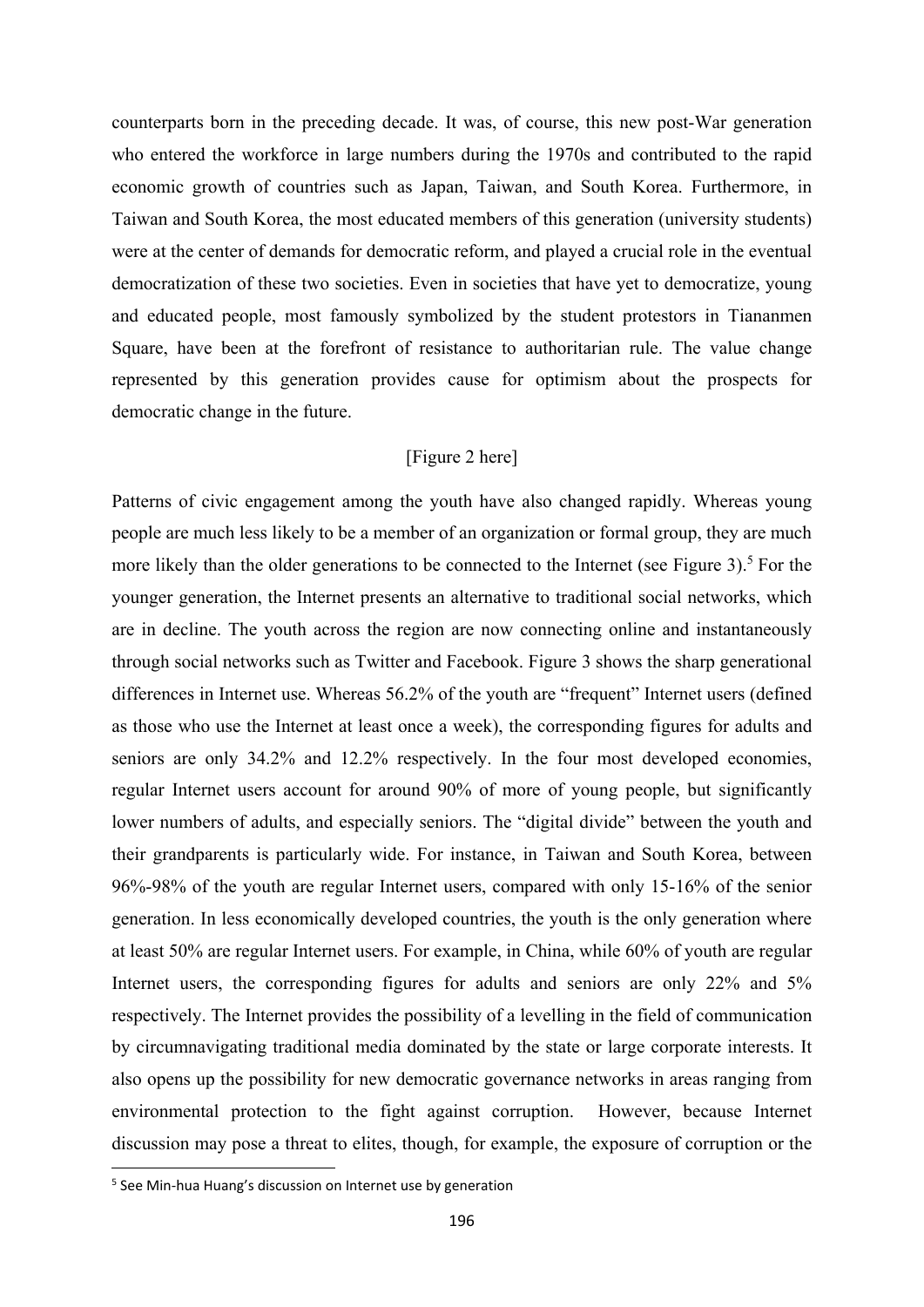organization of protest, Internet regulation has become an important site of contestation between state and society.

## [Figure 3 here]

Young people in East Asia are growing up in a very different world to their parents and grandparents. They are more educated and more connected, yet also more likely to face the challenge of unemployment. Beginning the 1950s, East Asian societies have witnessed dramatic social change, transforming themselves from poor, primarily agricultural societies to modern industrial powerhouses. More recently, two broad patterns of change can be identified. First, the early industrializers in the region are being transformed into postindustrial knowledge and service-based economies. The second is that industrialization and urbanization are now taking place among the late industrializers, notably China, Malaysia, Vietnam, and Indonesia. This social and economic transformation brings the possibility a transition from "materialist" to "non-materialist" values, or as Ronald Inglehart phrases it – "survival" to "well-being" (Inglehart, 1997) or "self-expression" (Inglehart and Welzel, 2005). Yet, although there are encouraging signs for the development of pro-democratic values among the youth, the new generation is also faced with the pressing challenges of finding employment and providing for the elderly.<sup>6</sup>

To examine the relationship between youth and democratic citizenship, we distinguish between four dimensions of democratic citizenship - cognitive, behavioral, evaluative and affective, and bring together the work of contributors to the conference on the relationship between young people and the different dimensions of democratic citizenship.

## **The Cognitive Aspect**

The cognitive aspect of democratic citizenship is measured on the dimensions of political interest, political efficacy, and democratic understanding.

The ABS measures the extent to which East Asian youth and adults are interested in politics, how often they follow political news, and how often they discuss politics.<sup>7</sup> Looking at the overall regional pattern, we did not find a large difference between political interest between youth and adults. Although slightly more adults (54%) than youth (48%) stated they were interested in politics, in terms of discussing politics and party affiliation, there no significant

<sup>6</sup> See the discussion in Wang and You (2012)

<sup>7</sup> See Alex Chang's (2012) discussion on political interest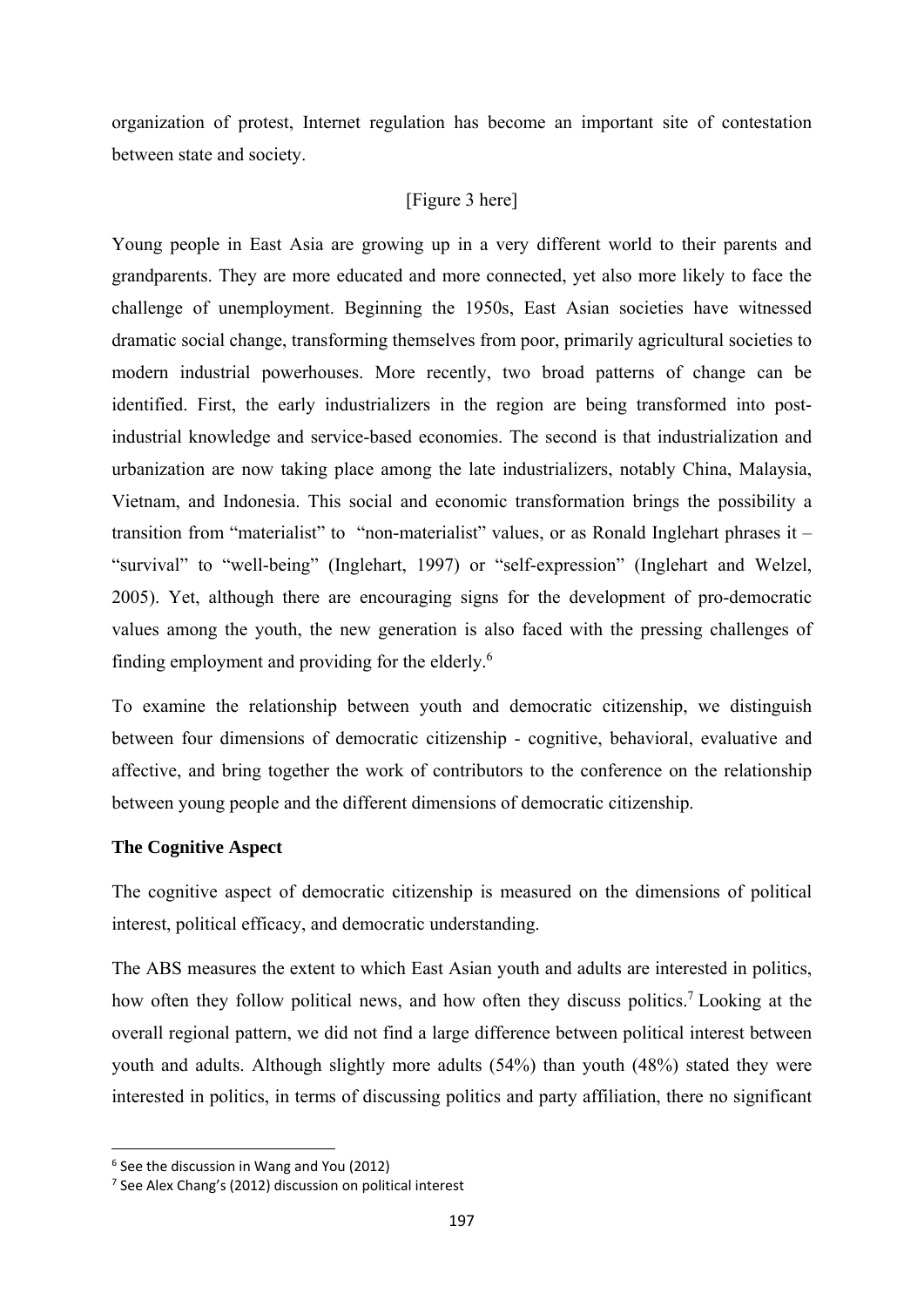difference between the results of adults and youth. In the case, life cycle theory, which suggests that interests in politics rise in the early years, peaks in middle age, and falls in later years does not hold.

When we break down the results by country (Figure 4), we find some interesting patterns. In the Philippines and Indonesia, the tradition of youth movements is reflected in greater levels of interest in politics among the youth when compared to the older generations. In the late 19th century, young Filipinos joined the independence struggle against Spanish colonialism, and again, in the early 1970s, youth activists mobilized against the Marcos dictatorship. Similarly, in Indonesia, a student-led reform movement that emerged on the national political stage in 1998 has been active in encouraging greater youth participation (Chang, 2013). However, in the industrialized countries, we find that interest in politics among adults is higher than the youth, as predicted by life cycle theory. However, the generational differences are not large, suggesting that although many young people have withdrawn from formal channels of political participation (especially voting), they are not significantly less interested in politics than the proceeding generations.

#### [Figure 4 here]

We also find higher levels of political efficacy among East Asian youth when compared to the preceding generations.<sup>8</sup> Figure 5 shows the proportion of people who feel they are able to participate politics, feel they can understand politics, and feel they can influence politics. The figures show that 48% of Asian youth feel they are able to participate in politics, 30% feel they can understand politics, and 42% believe they can influence politics. With the exception of the item on understanding politics, which shows little variation between generations, East Asian youth score higher on political efficacy than adults and seniors. Min-Hua Huang also breaks down the item on participation in politics by country, and finds that young people feel more capable than adults to participate in politics in five of the twelve countries surveyed (South Korea, Taiwan, Mongolia, Philippines, and Indonesia), and less capable in only one country (Vietnam). In the remaining six countries, the generational differences are statistically insignificant. The fact that many young people have a stronger sense of civic empowerment than older generations demonstrates that the stereotype of the "disempowered" youth is often wide of the mark – many young people feel they are able to understand, engage in, and make a difference to politics.

<sup>8</sup> See Huang's (2012) discussion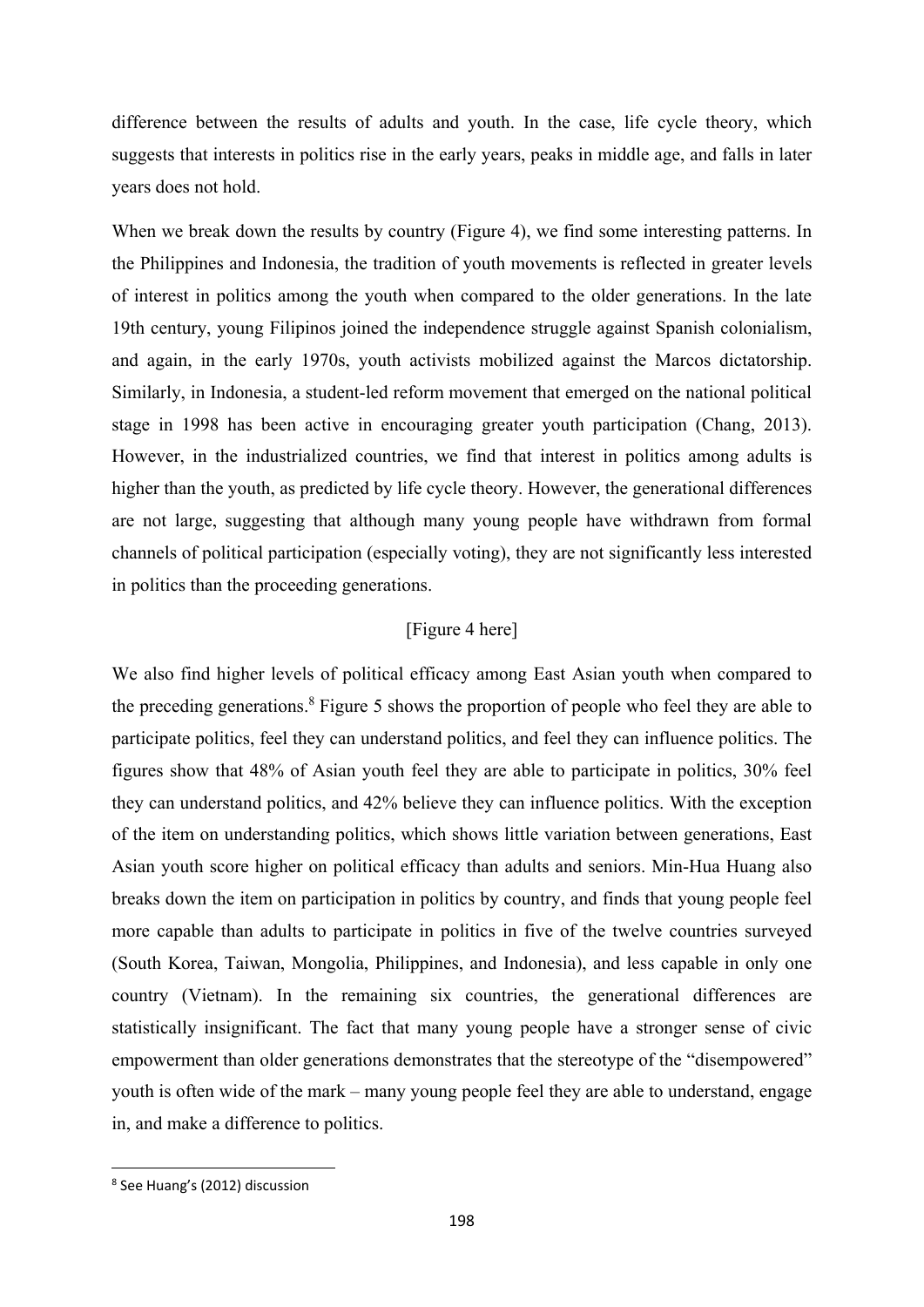#### [Figure 5 here]

Education is widely believed to be a positive factor for greater civic engagement. Therefore, we would expect that the relatively high levels of political interest and political efficacy shown by the education youth might be related to their higher levels of education.<sup>9</sup> To measure the level of education, Min-Hua Huang (dichotomizes the original scale into a binary variable "below college" and "college or above" scale. As Figure 6 shows, Asian youth who are educated to college level or above have a higher level of civic engagement that their counterparts who did not receive a college education. The findings that individuals with higher education show greater levels of political efficacy, 59% of college-educated youth stated they often follow the political news, compared to only 49% of their counterparts without a college education. However, the effect of education on civic empowerment is weaker; 50% of college education youth felt they were able to participate in politics, compared to 47% of those without an education. Overall, the findings confirm our theory that the relatively high levels of political interest and political efficacy shown by the youth in East Asia are, at least partly, the product of higher levels of education, and suggest that in the future, political interest and political efficacy may continue to increase as greater numbers of people gain access to higher education for the first time.

#### [Figure 6 here]

The concept of democratic citizenship is also anchored on the assumption that citizens have a cognitive understanding of what "democracy" means.<sup>10</sup> However, research has shown that, in reality, people have very different understandings of "democracy." Even people living in the same social or cultural context may conceive of democracy in divergent ways (Shi and Lu, 2010; Chu and Huang 2010). Furthermore, findings from the ABS show that people in East Asia tend to think of their political system as a democracy, regardless of expert judgments from Freedom House or Polity IV to the contrary (Chu and Huang, 2012). While the mainstream literature on democratic citizenship is based on a procedural definition of liberal democracy in the Schumpeterian or Dahlian tradition, for many East Asians democracy is much more broadly conceived – covering a range of desirable political outcomes that might have nothing to do with the classical procedural democracy of liberal democracy.

 <sup>9</sup> See the discussion in Huang (2012)

<sup>10</sup> See the discussion in Chu and Huang (2012)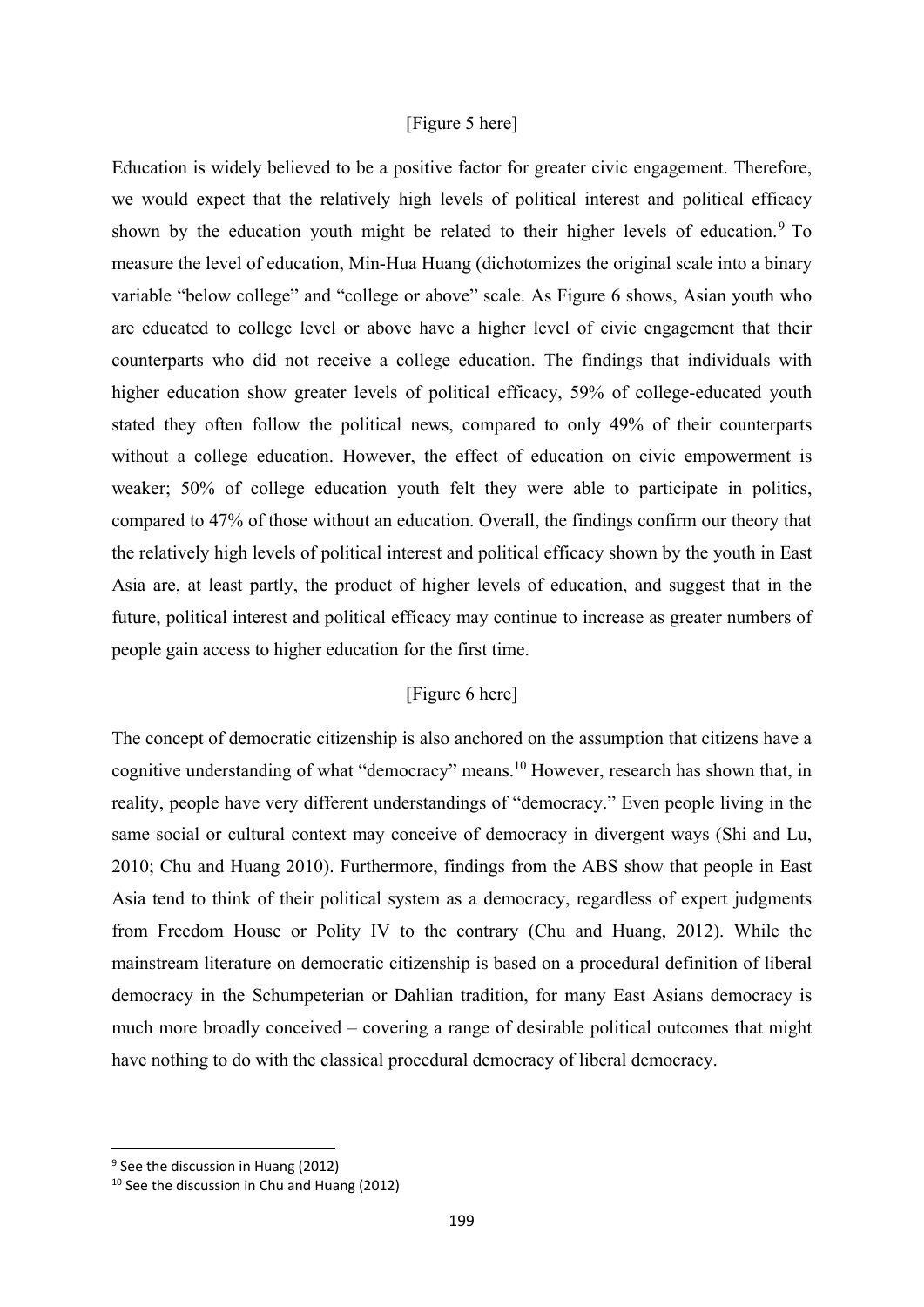To measure popular understandings of democracy, the third wave of the ABS includes four question items that ask respondents to choose from one of four statements that they believe represent the most important characteristic of democracy. The four statements represent four different understandings of democracy: social equity, norms and procedures, good government, and freedom and liberty.<sup>11</sup> We can then calculate the probability that each component is chosen. For example, if a respondent selects social equity in two of the four questions, the probability of his/her understanding of democracy as social equity is 50%. Aggregating the individual scores, we arrive at country-level results for the conception of democracy (see Figure 7).

Overall, 31% of Asian youth conceive of democracy as good governance, 27% as social equity, 23% as norms and procedures, and only 19% understand democracy as freedom and liberty. In total, 58% of youth conceive of democracy in procedural terms (good governance or social equity), while only 42% conceive of democracy in procedural terms (norms and procedures or freedom and liberty). These results run counter to our expectation that young people generally have a more idealistic view of democracy. This pattern was consistent across the region. Except for Mongolia, the Philippines, and Cambodia, a significant majority of young people has a procedural conception of democracy in every country surveyed.

## [Figure 7 Here]

However, the preference for substantive definitions of democracy is not limited to young people. In figure 8, the four components are ranked by the probability of being selected. For

(3) People are free to organize political groups. (freedom and liberty)

  $11$  The question items are as follows:

Q1. (1) Government narrows the gap between the rich and the poor. (social equity)

<sup>(2)</sup> People choose the government leaders in free and fair election. (norms and procedures)

<sup>(3)</sup> Government does not waste any public money. (good government)

<sup>(4)</sup> People are free to express their political views openly. (freedom and liberty)

Q2. (1) The legislature has oversight over the government. (norms and procedures)

<sup>(2)</sup> Basic necessities, like food, clothes and shelter, are provided for all. (social equity)

<sup>(4)</sup> Government provides people with quality public services. (good government)

Q3. (1) Government ensures law and order. (good government)

<sup>(2)</sup> Media is free to criticize the things government does. (freedom and liberty)

<sup>(3)</sup> Government ensures job opportunities for all. (social equity)

<sup>(4)</sup> Multiple parties compete fairly in the election. (norms and procedures)

Q4. (1) People have the freedom to take part in protests and demonstrations. (freedom and liberty)

<sup>(2)</sup> Politics is clean and free of corruption. (good government)

<sup>(3)</sup> The court protects the ordinary people from the abuse of government power. (norms and procedures)

<sup>(4)</sup> People receive state aid if they are unemployed. (social equity)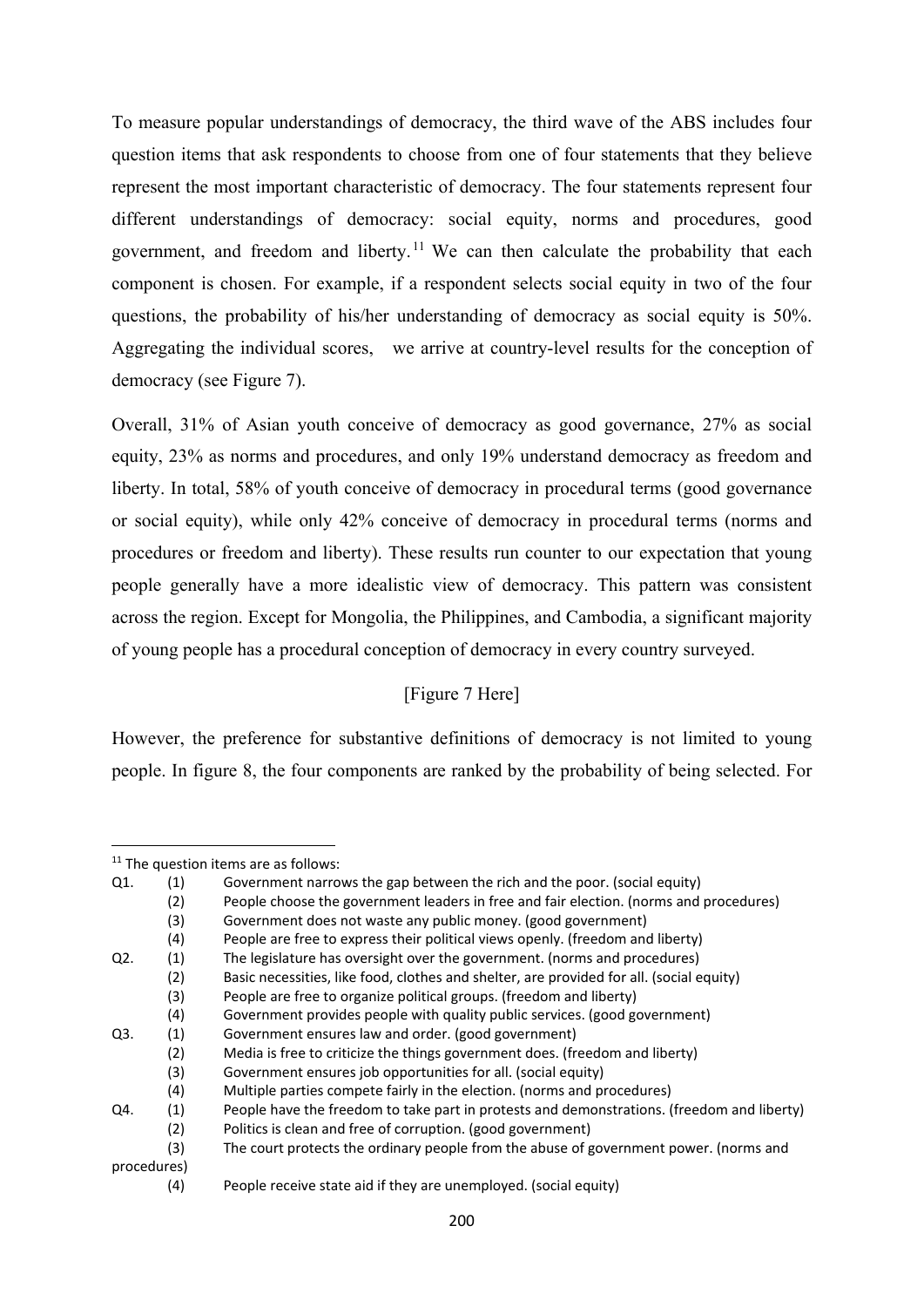each generation, good governance was the most frequently chosen, followed by social equity, norms and procedures, and finally freedom and liberty.

#### [Figure 8 Here]

Chu and Huang are also interested in which explanatory variables account for different understandings of democracy, and find that education is the most significant explanatory variable. Figure 9 shows that more educated young people that the probability that democracy is understood in terms of good governance increases with educational attainment, from 28% of those who did not complete high school to 33% of those with some college education. However, college education youth are less likely than those without a college education to view democracy in terms of social equity, presumably because of their relatively advantageous economic position. Interestingly, there is a u-shaped relationship between adherence to the Western conception of liberal democracy (freedom and liberty) and education, with less than 16% of high-school leavers showing this orientation, compared to 20% for both those who did not complete high school and those who are college educated.

[Figure 9 Here]

#### **The Behavioral Aspect**

To measure the behavioral aspects of democratic citizenship, we look at membership of formal groups or organizations and political participation.

The conventional wisdom is that young people tend to have lower social capital due to their weaker social networks and lack of life experience (Putnam, 2000). <sup>12</sup> In addition, it is generally accepted that social capital can promote civic engagement in a democracy (Putnam, Leonardi, and Nanetti, 1993). If a society has a high level of social capital, the costs of civic engagement are lower and citizens therefore willing to contribute to the common good.

The ABS project asked respondents to identify the three most important organizations or formal groups that he or she is a member of. Respondents who name at least one organization or formal group are recoded as members, while those who fail to name an organization or group are recoded as non-members. The results show that membership rates a lower among young people - 33% East Asian youth are members of at least one organization or formal

 <sup>12</sup> See the discussion in Huang (2012)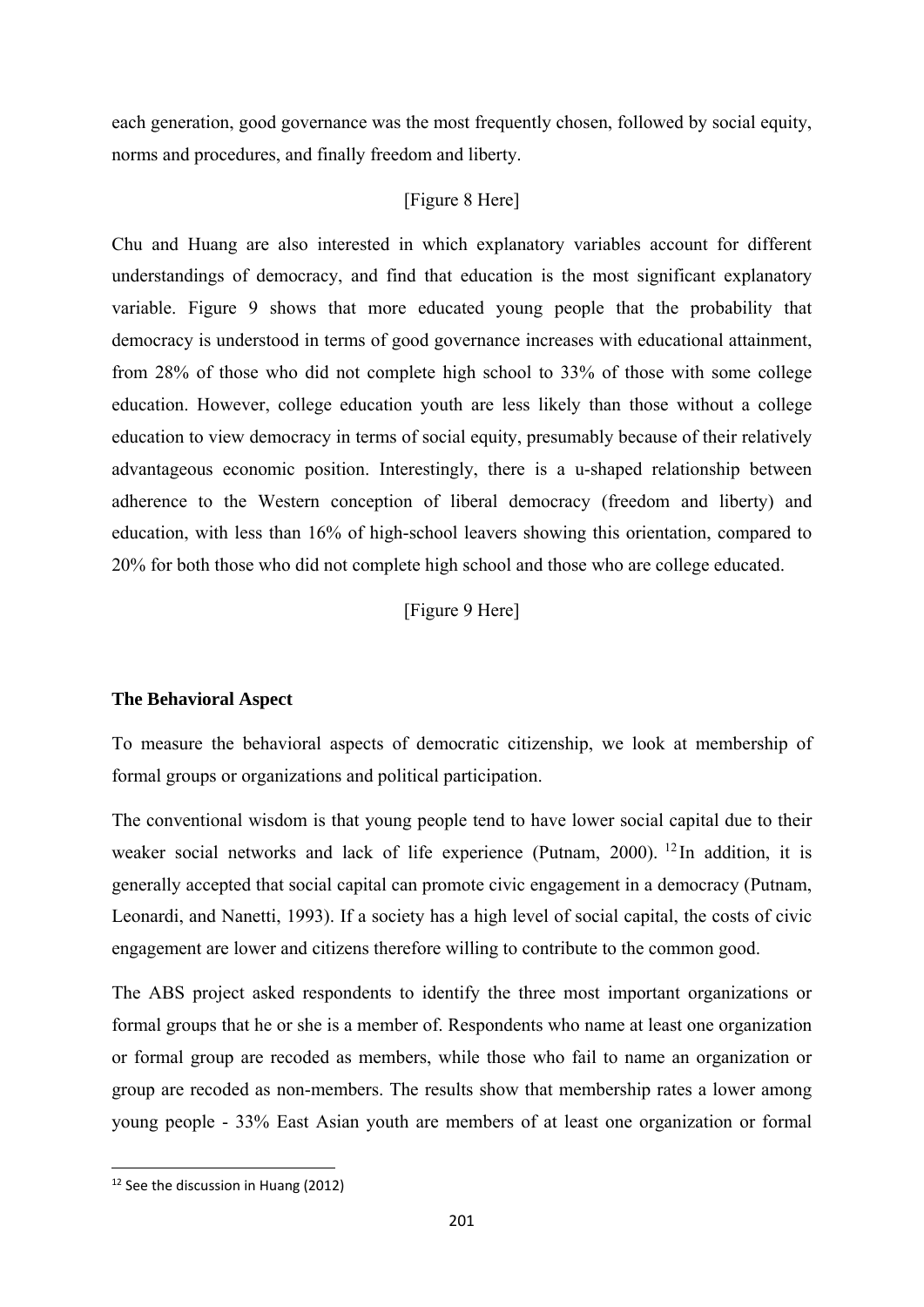group, compared to 48% of adults and 49% of seniors. In nine of the eleven countries, youth membership rates are significantly lower than the preceding generations, while only Indonesia and Singapore show roughly similar membership figures regardless of generation. These findings match our expectation that young people tend to have lower levels of social capital.

## [Figure 10 Here]

Turning to participation in elections, the ABS also shows a worrying decline in youth turnout between elections, despite the fact that overall turnout has shown little change.<sup>13</sup> Between the Second Wave and Third Wave, youth turnout (measured as participation in the most recent national election) declined in all countries except South Korea, Mongolia, and Vietnam.

## [Figure 11 Here]

Lifecycle theory would expect youth participation in elections to be low, but then gradually increase with age as people become socialized into the political process and acquire greater social capital (Verba and Nie, 1972; Parry, Moyser, and Day, 1992; Quintelier, 2007). Figure 12 shows generational differences in two aspects of political participation – voting and closeness to a political party. As expected from the life cycle theory, turnout among young people is between 15-30% lower than the preceding generations.

Figure 12 depicts generation difference in political participation, including voting, participating in campaign rally, and being close to a political party. First of all, as most studies assert, young people are not sufficiently engaged in voting. Figure 2 shows that youth turnout rate is generally 15%~30% lower than that of adults and senior citizens. In the cases of Japan and Malaysia, the generation gap is even wider – for instance, only 51% of young people reported voting in the most recent Japanese election, compared to 84% of the adult generation and 93% of seniors. However, lower levels of youth turnout have not translated into reduced partisanship. With the exception of Japan, South Korea, Mongolia, and Malaysia, we do not find significantly lower levels of partisanship among the youth when compared to the preceding generations. Therefore, it seems that the process of socialization into political parties takes place faster than that for voting, and that political parties have large untapped reservoirs of support among young people that they are failing mobilize effectively at election time.

 <sup>13</sup> See the discussion in Chang (2012)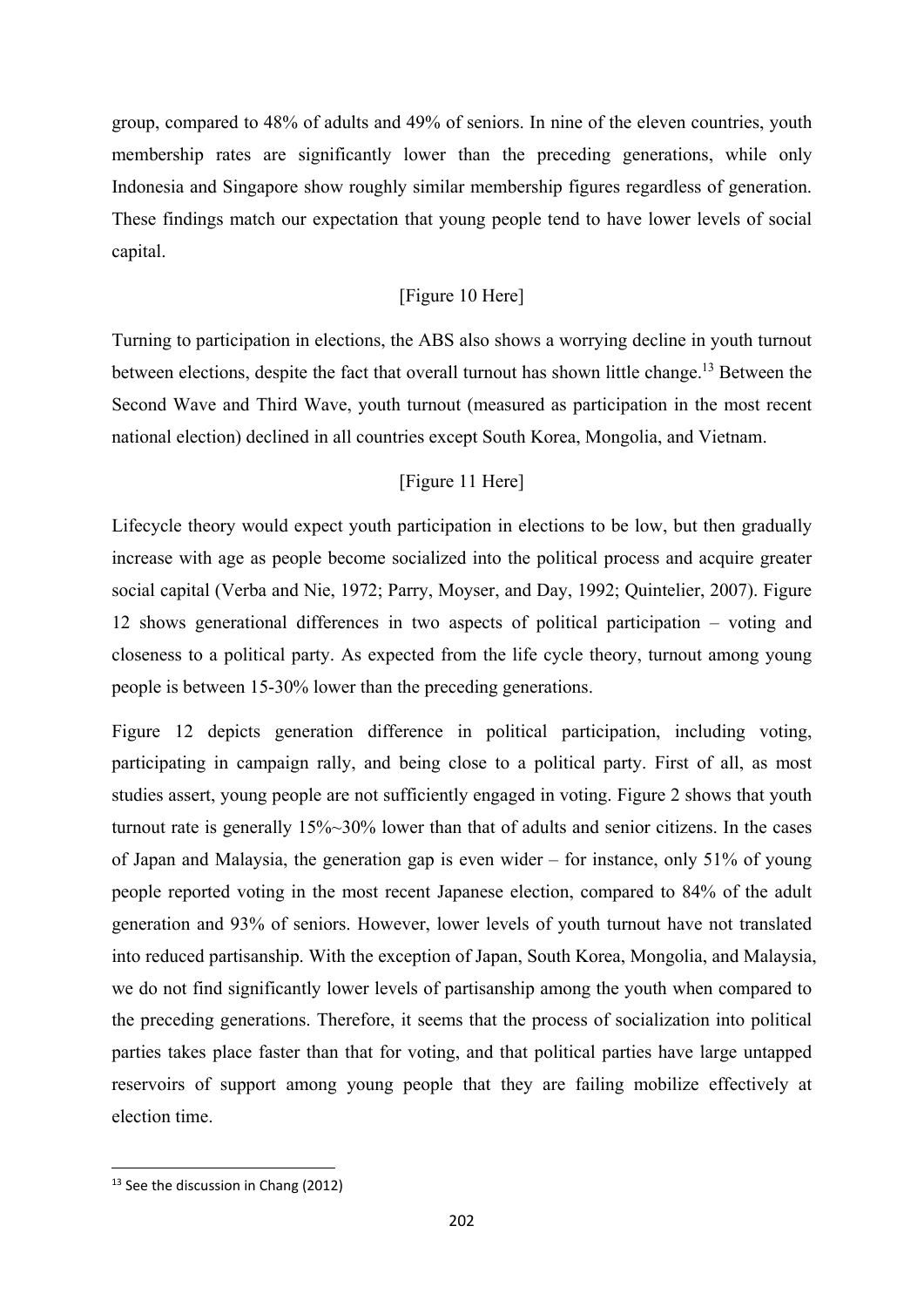#### [Figure 12 Here]

The fact that rates of partisanship among young people are comparable to the preceding generations suggests that low youth voter turnout may, in fact, not be an indicator of apathy. As Alex Chang points out, young people may develop less institutionalized and more individual forms of participation. Chang compares levels of lobbying and activism between generations.14 Although adults are somewhat more likely than young people to engage in lobbying and activism, the gap between the two generations is very small in most countries. Interestingly, in China, young people are actually more likely to engage in lobbying and activism than their parents' and grandparents' generation, and young people have become important drivers in protests against environmental degradation and local government corruption.

#### [Figure 13 Here]

Chang is also interested how education levels effect political participation. While scholars generally agree that better educated citizens are more likely to engage in politics and to become involved in various political activities, turnout among young people is much lower than the preceding generations, even though the current generation has enjoyed much wider access to education. As Figure 15 shows, with the exception of Taiwan, Singapore, and Cambodia, better-educated young people (coded as a college education or above) are more likely to vote than those who did not attend college. Similarly, with the exceptions of Japan and Taiwan, better-educated people are more likely to lobby influential people for help. It is likely that education partially, but not completely, mitigates the effect of lower social capital on youth participation.

#### [Figure 14 Here]

Finally, Chang explores the relationship between Internet use and youth political participation. As discussed previously, young people have significantly higher rates of Internet use than their parents' generation. Figure 15 shows the effect of Internet use on political participation in the surveyed countries, except for Japan, South Korea, and Taiwan which are excluded as the very small population of non-Internet users among the youth makes reliable statistical analysis impossible. The results show that, with the exception of Malaysia, high Internet usage actually discourages electoral participation. For instance, 66% of Singaporean youth

 <sup>14</sup> See the discussion in Chang (2012)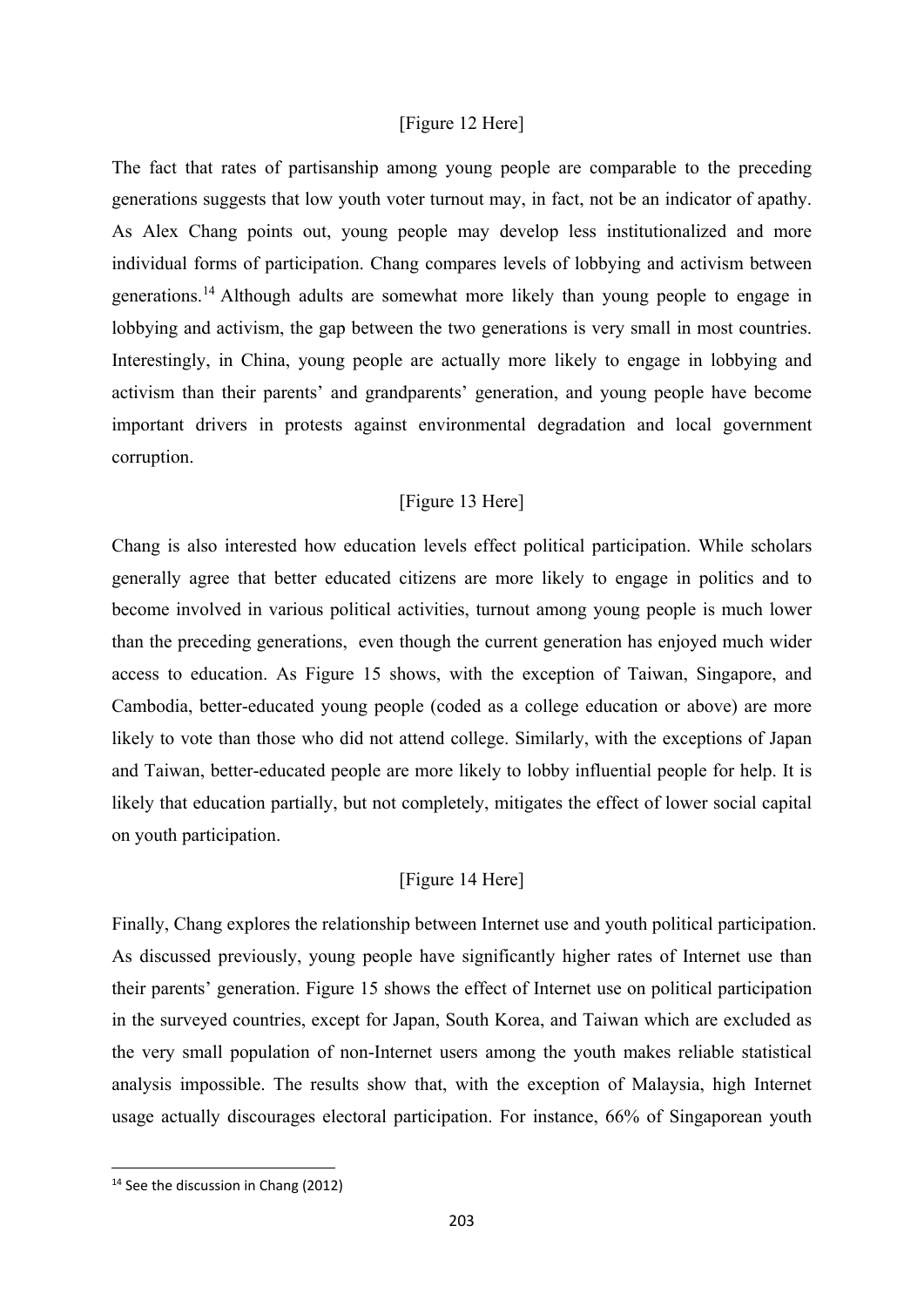with low Internet usage participated in the most recent election, compared to 43% of youth with high usage. Similarly, in Indonesia, while 88% of youngsters with low Internet usage voted in the most recent election, only 74% of youth with high Internet usage voted. However, although Internet seems to discourage youngsters from voting, it stimulates participation in lobbying and activism. For instance, in Cambodia, 29% of young people who frequently used the Internet had contacted media and influential people for help, and 35% of them had signed petitions, participated in protests, or joined together with other to solve local problems, compared to only 12% and 24% of young people who rarely used the Internet. It seems that the new generation are increasingly disillusioned with electoral politics (indeed the Internet is a perfect platform for highlighting the flaws in the electoral process), yet also increasingly politically engaged online. The role of the "connected youth" in the 2011 Arab Spring was widely discussed in political and media circles, highlighting the emergence of important new forms of political participation that are also making a difference in East Asia.

[Figure 15 Here]

#### **The Evaluative Aspect**

Turning to evaluative aspect of democratic citizenship, we look the level institutional trust among the youth and their evaluation of the quality of democratic governance. We first look at trust in the executive, parliament, and courts, shown in Figure 16.15 Trust in both the executive and legislature shows a remarkably similar pattern across the region. First, we find that trust in the executive and legislature declines with the level of democracy. Citizens in the three countries ranked as "Free" by Freedom House (Taiwan, Japan, and South Korea) showed the lowest levels of trust in the executive and legislature, while the "Not Free" countries showed consistently high levels of trust. The "Partly Free" countries were somewhere in the middle, with countries that have competitive elections (including the Philippines and Mongolia) tending to score closer to the "Free" countries than countries where elections tend to be uncompetitive (notably Singapore and Malaysia). Furthermore, young people were only marginally less likely to express "a great deal of trust" or "quite a lot of trust" in most of the "Not Free" and "Partly Free" regimes, the youth were in general less likely than the preceding generations to express "a great deal of trust." In contrast, youth political trust in the three full democracies was alarmingly low. For the executive, trust

<sup>15</sup> See the discussion in Weatherall, Wu, and Chang (2012)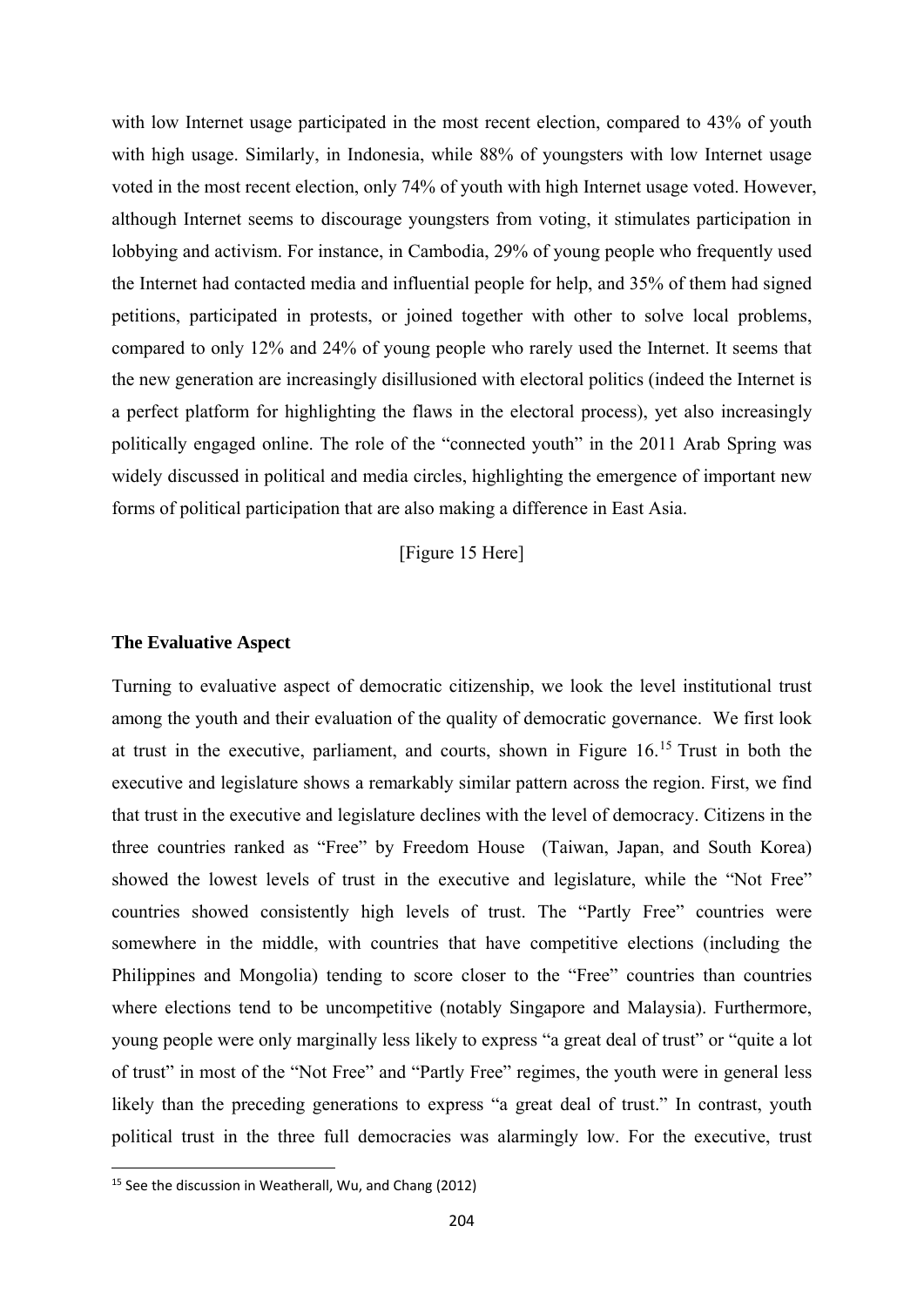among the youth was only 13% in Japan and 22% in South Korea, although somewhat stronger (35%) in Taiwan. Trust in the legislature among the youth was still lower at 12% in Japan, 6% in Korea, and 24% in Taiwan. Second, while trust in the judiciary also tends to decline with the level of democracy, youth in the three "Free" countries have higher levels of trust in the judiciary that their older counterparts.

## [Figure 16 Here]

Does regular use of the Internet matter for institutional trust? Internet usage may increase feelings of political engagement, strengthening institutional trust. On the other hand, it may undermine political trust by providing greater access to negative information.<sup>16</sup> However, as Figure 17 shows, the effect of Internet usage is quite weak. While Internet users have higher institutional trust in Japan, Korea, Mongolia, Singapore, and China, they have lower institutional trust in Taiwan, Indonesia, the Philippines, Thailand, Malaysia, Cambodia, and Vietnam. In most cases, the gap between Internet and non-Internet users is small, and only exceeds 10% in South Korea and Thailand. In the region's three most authoritarian regimes, the gap in institutional trust between Internet users and nonusers is 3% or less, suggesting the political effect of widening Internet use may be less than many commentators suggest.

We also examine the effect of income on institutional trust. Respondents whose income "covers their needs" showed higher institutional support in all countries except Vietnam. However, it should be noted that the gap between the two income groups was relatively small in most cases. Taiwan had the largest fall off in institutional support among the low-income group, with 43% of the high-income group expressing institutional support, as opposed to only 31% of the low-income group. Many countries showed virtually no gap between the two income groups – around 1% in South Korea, the Philippines, and Thailand, and less than 6% in Indonesia, Malaysia, Singapore, and Cambodia. Looking at the region as a whole, while institutional trust is somewhat higher among the comfortably off, the effect of income levels on institutional trust does not appear to be large.

#### [Figure 17 Here]

Core elements that constitute good governance include rule of law, control of corruption, equality and responsiveness. In a democracy, public officials should be constrained by, and subject to the law the law should apply equally to everyone. To ascertain how citizens viewed

<sup>16</sup> See the discussion in Weatherall, Wu, and Chang (2012)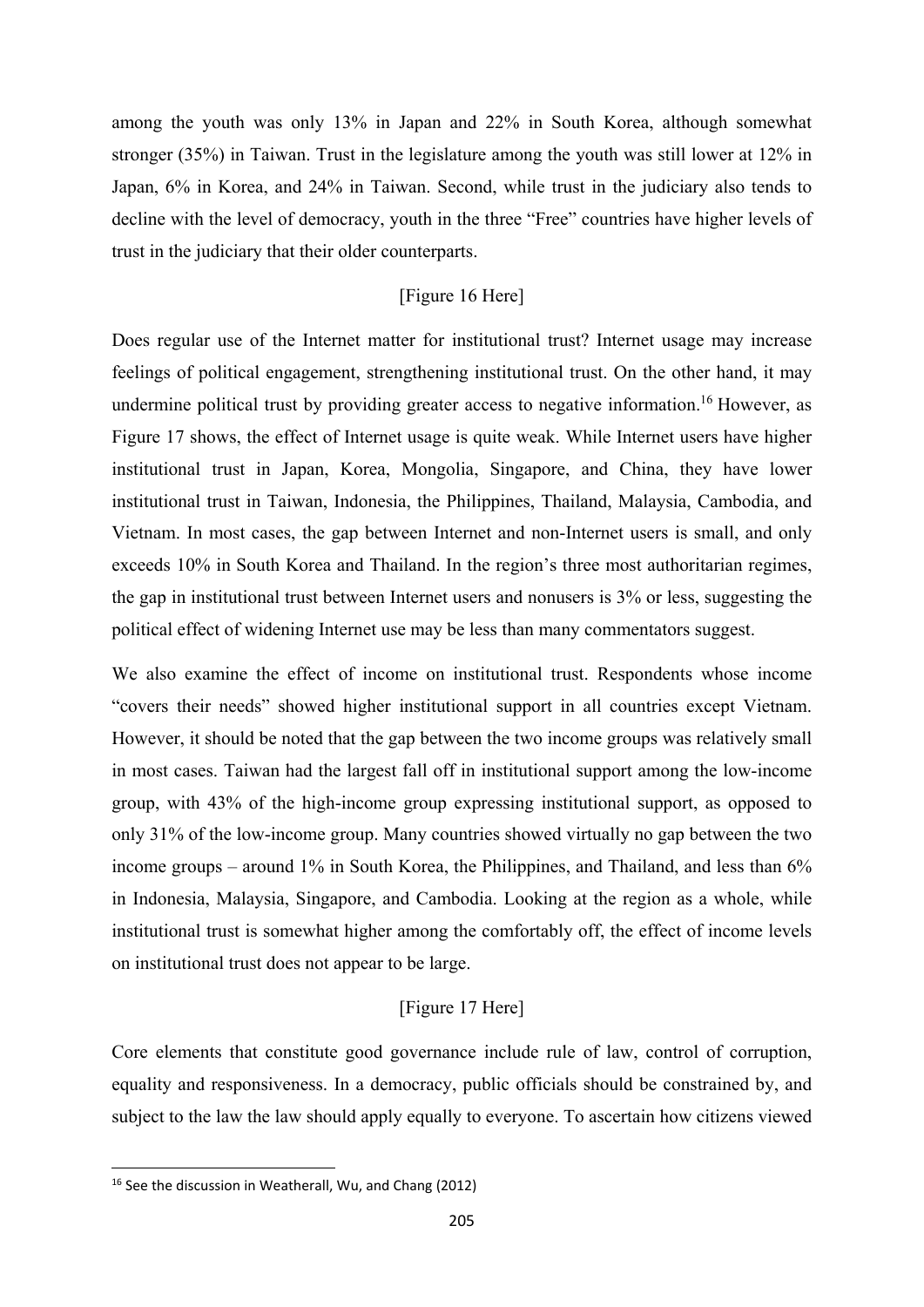adherence to this aspect of rule of law, the ABS asked respondents how often they thought government leaders broke the law or abused their power.<sup>17</sup> Four response categories were provided: "always," "most of the time," "sometimes," and "rarely." Responses of "rarely" and "sometimes" indicate favorable evaluations of official law-abidingness.

As shown in Figure 18, in eight of the twelve countries surveyed only a minority of young people made favorable judgments of official law-abidingness by choosing either "rarely" or "sometimes." Generally speaking, young people are somewhat more skeptical of the lawabidingness of their government officials than the preceding generations, although with the exceptions of Japan, South Korea, and Taiwan, the generational difference is generally not large. Mongolia displayed the lowest level of youth approval, followed by South Korea, Taiwan, China, Indonesia, and the Philippines in that order. Only small minorities of youth in these countries considered government officials law-abiding. In contrast, in Thailand, Malaysia, and Singapore, a majority of young people considered their government leaders law-abiding. The Singapore result is of particular interest, as it reveals an overwhelming majority of young Singaporeans consider their government leaders law-abiding.

#### [Figure 18 Here]

Control of corruption is one of the key elements of democratic governance. Although control of corruption may be regarded as one aspect of the rule of the law, the ABS also includes separate items measuring corruption at the local/municipal level and the national level. For corruption at the national level, respondents were asked how widespread they thought corruption and bribe taking were in the national government in their capital city.<sup>18</sup> Four response options were provided: "hardly anyone is involved," "not a lot of officials are corrupt," "most officials are corrupt," and "almost everyone is corrupt." Responses of "hardly anyone is involved" or "not a lot of officials are corrupt" indicate favorable evaluations of the extent of official corruption at the national level. Figure 18 shows the distribution of responses across the three age cohorts in the sample countries except Vietnam where the question was not asked.

In six of the level countries, only minorities of young people gave positive responses on the corruption item. Surprisingly, some of the least favorable responses were found in Taiwan and South Korea, despite the fact that these countries rank relatively strongly on expert

 <sup>17</sup> See the discussion in Park (2012)

<sup>18</sup> See the discussion in Park (2012)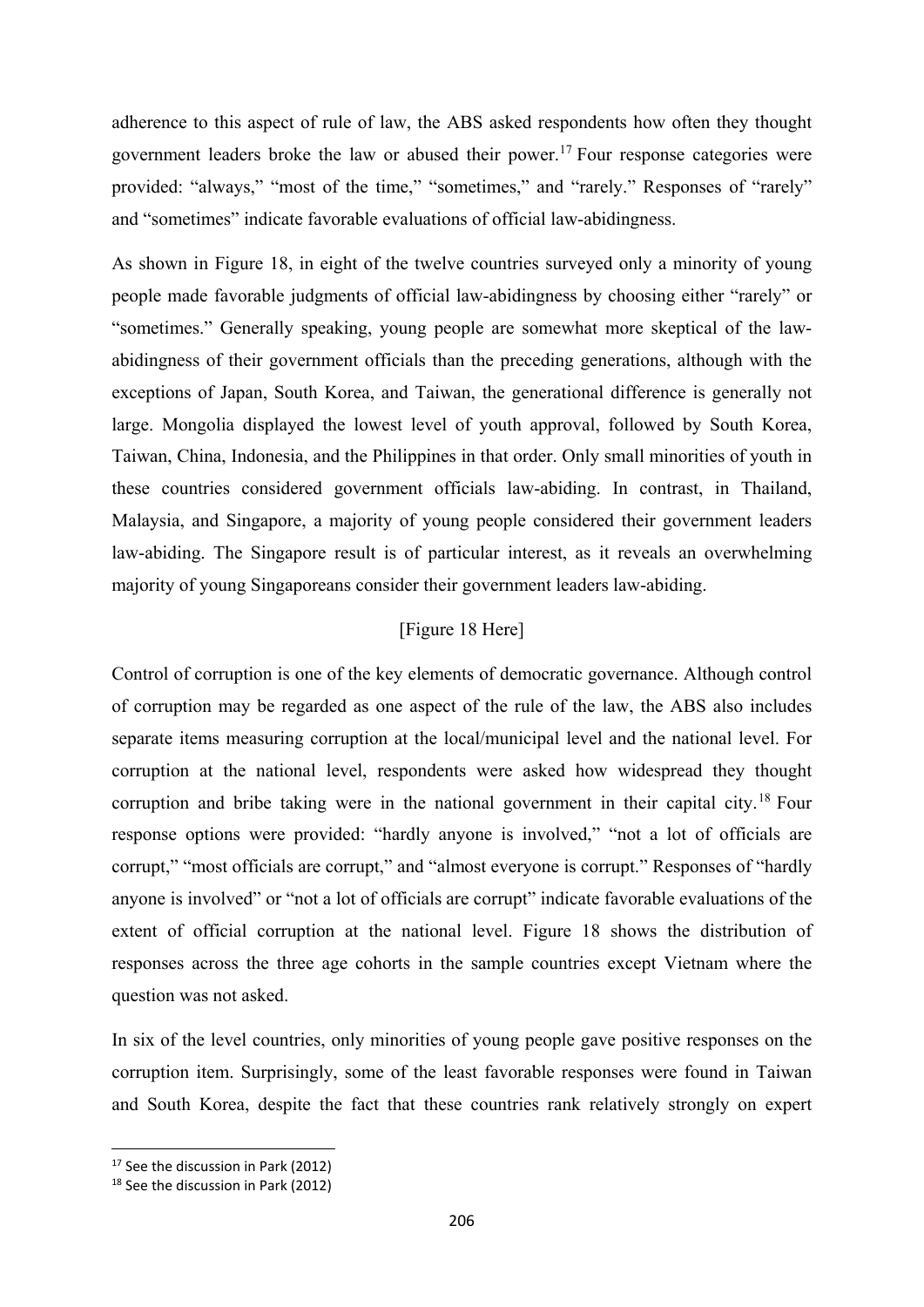assessments of official corruption. However, in the region's longest standing democracy, Japan, responses were more favorable, with a small majority of young people answering that of "hardly anyone is involved" or "not a lot of officials are corrupt." Singaporean youth were least likely to think that national government officials were involved in corruption, a finding consistent with their positive assessment of official law-abidingness. We also find an interesting generational pattern; young people in democracies are less likely to give positive evaluations of official corruption than the preceding generations, whereas young people living under authoritarian regimes are more likely than the preceding generations to give positive evaluations.

#### [Figure 19 here]

A core aspect of democratic governance is equality.<sup>19</sup> As well as formal political equality, citizens assess the performance of democratic governments by the extent to which they can deliver social and economic equality. The ABS asked respondents whether they agreed or disagreed with the statement, "Rich and poor people are treated equally by the government." Affirmative responses indicate that state institutions do not discriminate based on wealth. Figure 20 shows the results across the three age cohorts.

In Japan, South Korea, Taiwan, Mongolia, and the Philippines, only small minorities of young people agreed that the government does not discriminate against the poor. In contrast, in most of the authoritarian regimes, large majorities of young people thought that the government treated the poor fairly. These results suggest that East Asian democracies are failing to promote economic and social equality. Ultimately, a failure to deliver social and economic equality has implications for political rights as socioeconomically disadvantaged groups in society often also find themselves politically excluded.

#### [Figure 20 here]

Application of the rule of law pertains to the procedural aspect of democracy, while political equality involves the substantive aspect of democracy. The third aspect of democracy is the results part – whether the government can deliver what its citizens want.<sup>20</sup> The ABS asks respondents whether the government is responsive to their needs. Four response categories were provided: "very responsive," "largely responsive," "not very responsive," and "not

 <sup>19</sup> See the discussion in Park (2012)

<sup>20</sup> See the discussion in Park (2012)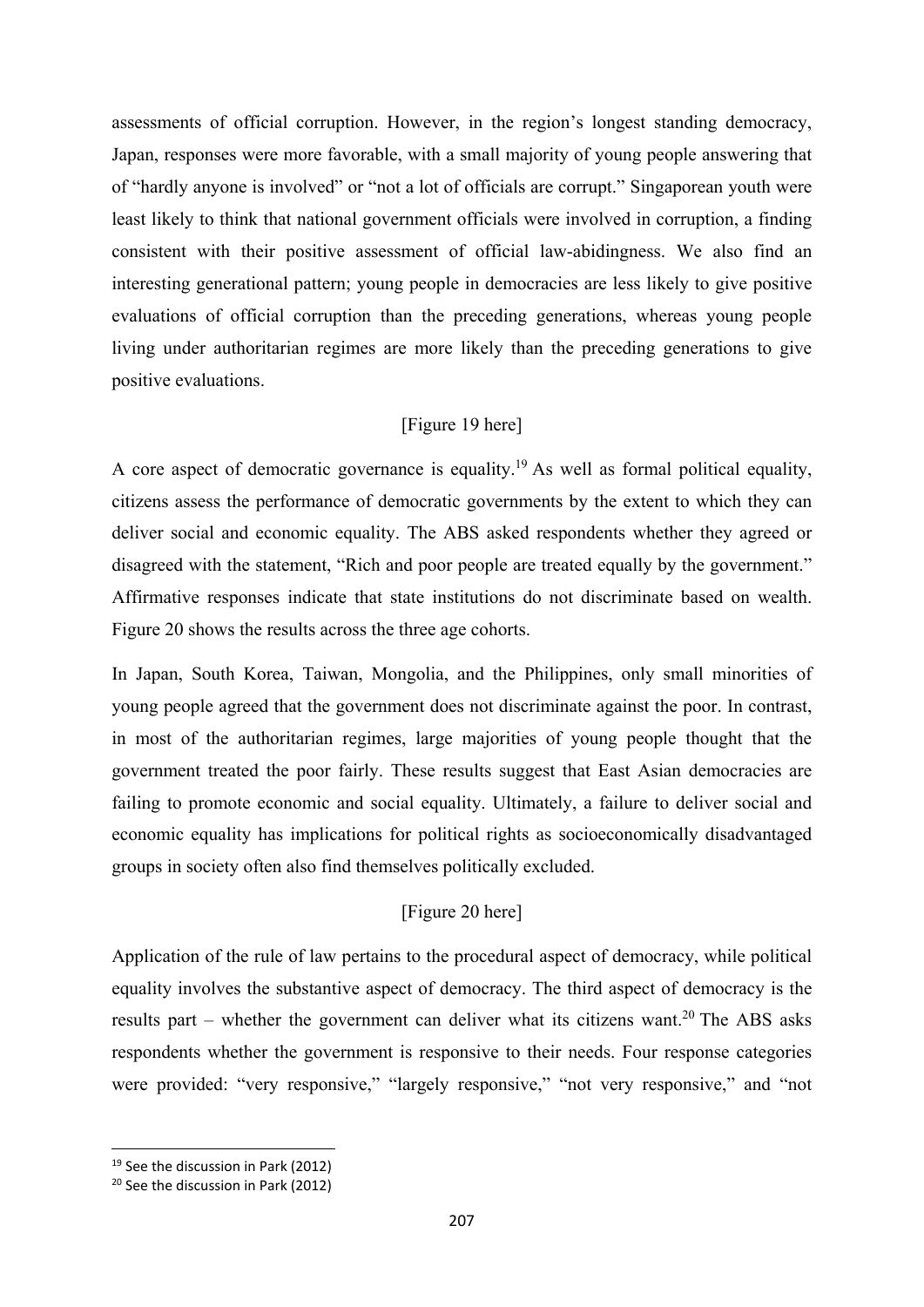responsive at all." Responses of "very responsive" or "largely responsive" indicate favorable evaluations of government responsiveness.

As Figure 21 shows, in seven of the twelve countries surveyed, only minorities of young people considered their government "very" or "largely" responsive. Government responsiveness was ranked less favorably in democracies such as Japan, South Korea, and Taiwan. In contrast, large majorities of young people in Malaysia, Singapore, Vietnam, China, and Cambodia rated their government as responsive. However, in most countries, we did not find a significant generational gap – adults and seniors tended to be as skeptical as young people are about the government's capacity to respond to their needs

## [Figure 21 here]

How do young people's evaluations of democratic performance translate into democratic satisfaction? Figure 22 shows that, as theories about psychological involvement in politics predict, people tend to become more satisfied with the way democracy works as they become older.<sup>21</sup> However, Taiwan is an interesting exception to this pattern  $-$  Taiwanese people become less satisfied with democracy as they become older. The Taiwanese exception may indicate high levels of "authoritarian nostalgia" – Taiwanese who remember the boom years of the 1960s and 1970s under authoritarian rule are likely to compare this period favorably to the current sluggish economic performance and seemingly intractable conflict under democracy.

## [Figure 22 here]

An individual's satisfaction or dissatisfaction with the performance of democracy is likely to be reflected in their support for the democratic regime. A poor economy is likely to fuel popular discontent with existing political and economic arrangements, whereas an improved economy may lead to a deepening in democratic support. To test the relationship between support for democracy and an individual's economic condition, we compare support for democracy among young people in employment and those out of work, as shown in Figure 23.  $22$ As expected, in Japan and South Korea, the unemployed are significantly less likely to support democracy. As they have not done well under the current system, they are less likely to offer support for it. Yet in other countries, the relationship between employment status and support for democracy is less clear-cut. For instance, in China, the Philippines, Taiwan, and

<sup>&</sup>lt;sup>21</sup> See the discussion in Wang and You (2012)

<sup>22</sup> See the discussion in Wu (2012)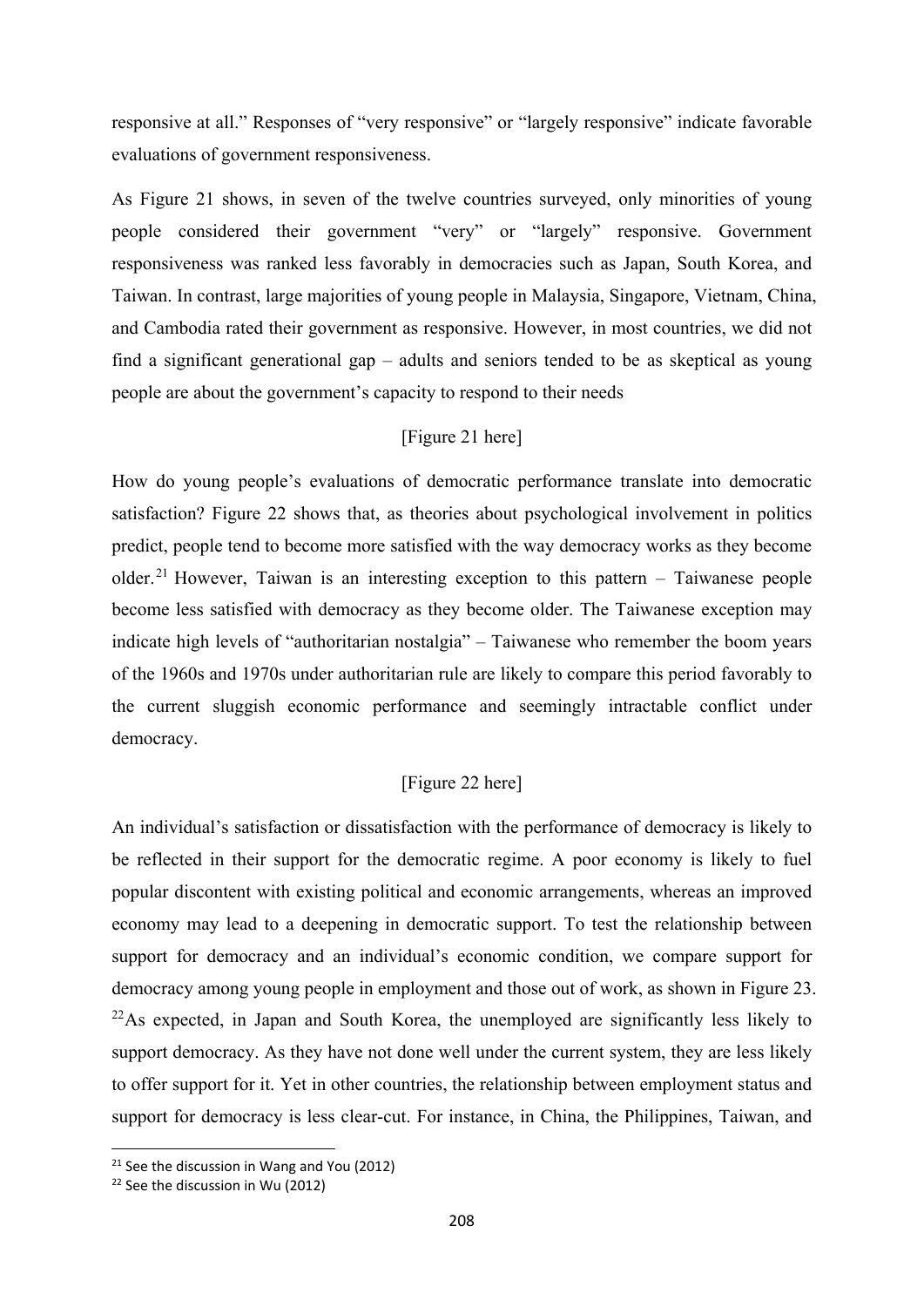Thailand, employment status has no significant effect on support for democracy, whereas in Malaysia, unemployed young people are more supportive of democracy than their employed counterparts.

[Figure 23 here]

#### **The Affective Aspect**

The affective aspect refers to the affection for one's national community and their diffuse support for the existing system of government. First we explore to what extent our respondent take pride in the system of government.<sup>23</sup> As Figure 24 shows, only minorities of young people in democratic countries are proud of their country's system of government. Notably, Japan, the oldest democracy in East Asia, registered the lowest level of pride. In contrast, a majority of respondents across all the three age cohorts in Thailand, Malaysia, Singapore, Cambodia, Vietnam, and China expressed pride in their country's system of government

## [Figure 24 here]

The low levels of pride in the system of government in democracies are also reflected in demands for changes in the system. As Figure 25 shows, in Japan, South Korea, Mongolia, and the Philippines, only minorities of young people desired little (none or only minor) system change. Mongolia displayed the lowest level of system allegiance, followed by the Philippines, South Korea, and Japan. Of the new democracies, Thailand was the only exception where a large majority of youths wanted little system change (Park, 2013). The result in Thailand is consistent with the high level of pride in the system, and may be a reflection of widespread support for the Thai monarchy rather than approval of the current regime. Finally, in the authoritarian regimes, demand for system change was consistently low, with majorities in each generation saying that no or only minor system change is needed.

[Figure 25 here]

 <sup>23</sup> See the discussion in Park (2012)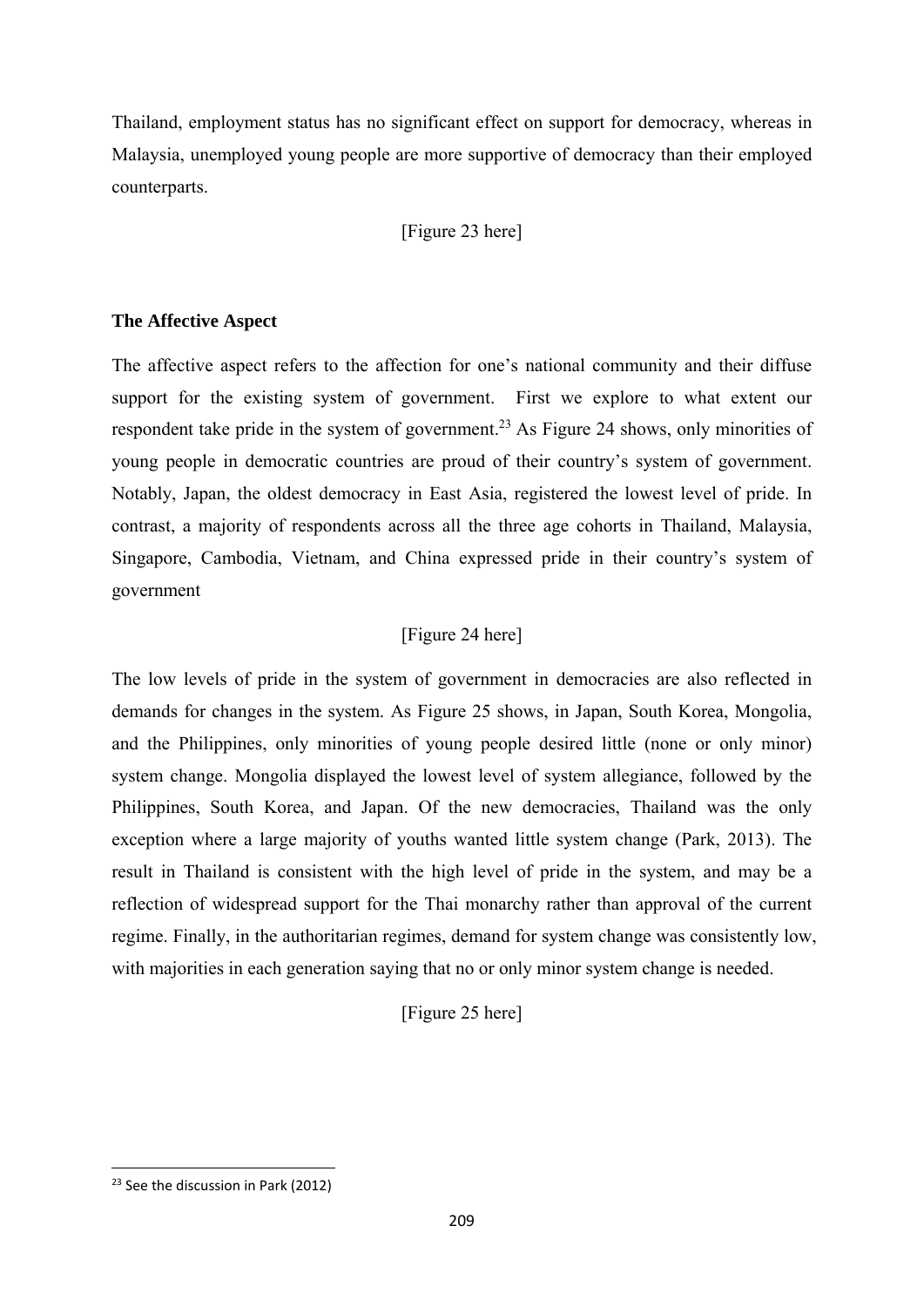#### **Conclusion**

This paper attempted to synthesize the relationship between East Asian youth and the four core dimensions of democratic citizenship: cognitive, behavioral, evaluative, and affective. This is an important task, both academically and for its wider policy implications, because the political role of young people as a distinct group has rarely been explored in any depth.

The youth are politically important, in part, for demographic reasons. Close to half (45%) of East Asians are under thirty years of age, and in the less developed parts of the region, young people completing their education are a massive source of labor that need to be absorbed into expanding economies. However, in the industrialized countries, plummeting birth rates mean that fewer and fewer young people are entering the workplace, increasing the burden on those in already in employment to provide for an aging population.

Despite the challenges young people face, as a generation, they have enjoyed much wider access to education than their parents or grandparents. They are also, through the Internet, connected in a way that would have been impossible to imagine even a decade ago. Young people in East Asia are living in a rapidly changing world as the region's early industrializers enter a period of transition into post-industrial knowledge and service-based economies, and the less developed economies enter a period of rapid economic growth and industrialization. This social and economic transformation brings with it the possibility of a fundamental change in values, including the emergence of greater popular demand for democracy.

Yet, even as young people demand more democracy, they also seem to be deeply dissatisfied with the way democracy works in practice. Young people tend to conceive of democracy in substantive, rather than procedural terms. When democratic governments fail to deliver, young people are therefore likely to become dissatisfied with democracy. In contrast, authoritarian regimes may win the support of young people if they deliver certain policy outcomes, even when procedurally they are far from democratic.

The failure of democracy to deliver is starkly illustrated by the figures on institutional trust in the executive, parliament, and courts, which show an inverse relationship with Freedom House scores. This lack of trust reflects the fact that many young people do not trust the regime to ensure the rule of law is upheld, control corruption, treat people fairly regardless of income, or respond to citizens' needs. The lack of trust is also expressed as dissatisfaction with the way democracy works, a lack of pride in the system, and demands for major reform. Addressing these issues is the major challenge for future democratic consolidation.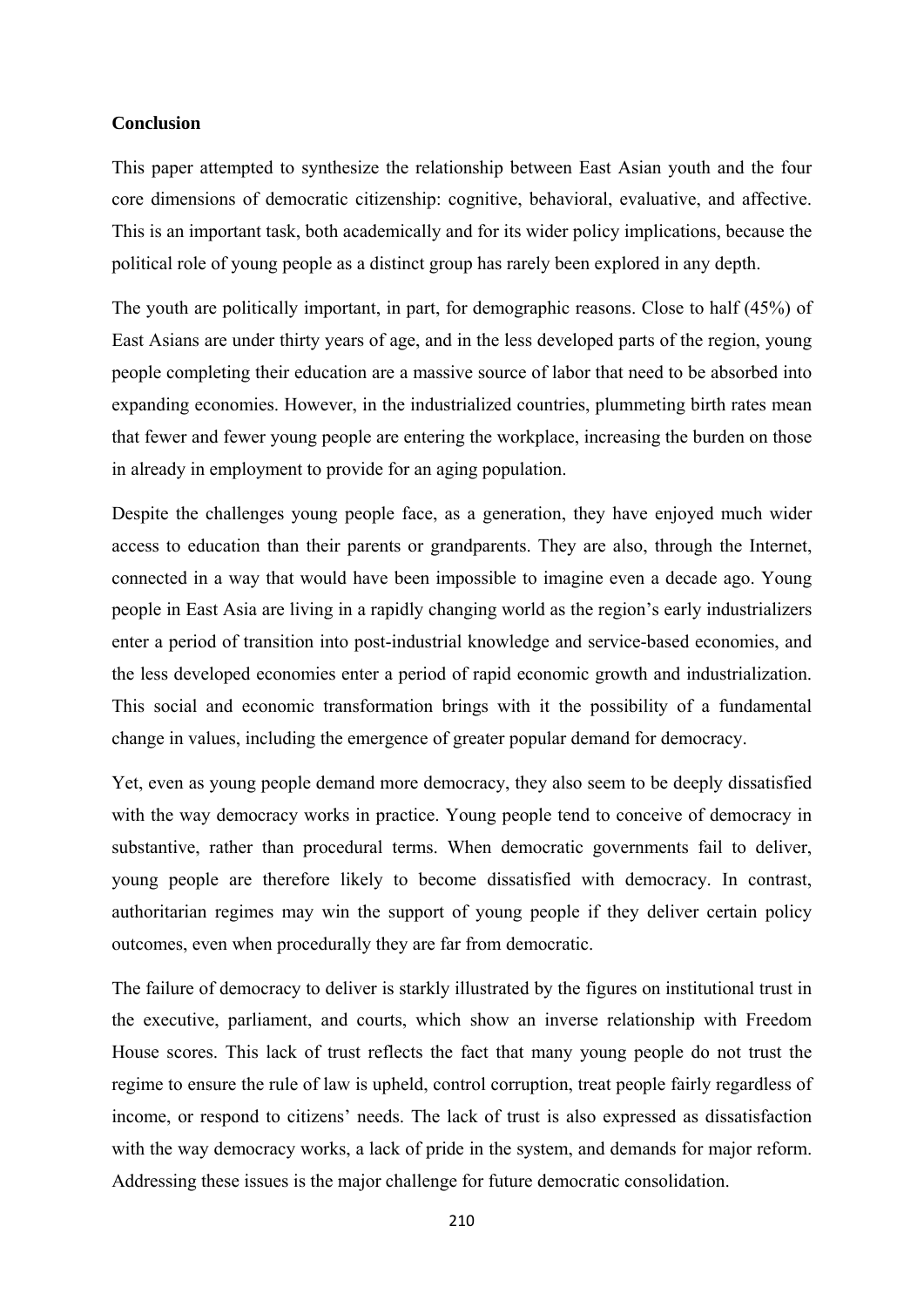#### **Bibliography**

- Chang, Alex. "Youth Participation in East Asia." Paper presented at International Conference on Democratic Citizenship and Voices of Asia's Youth, Taipei, September 20-21, 2012.
- Chu, Yun-han, and Min-hua Huang. "Asian Youth's Understanding of Democracy." Taipei, 2012.

———. "Solving and Asian Puzzle." Journal of Democracy 21, no. 4 (2010): 114–122.

**Example 1998** and 1998. The contract the contract of Democracy and Regime Legitimacy in Asia." International Conference on How the Public Views Democracy and Its Competitors in East Asia: Taiwan in Comparative Perspective,CDDRL, Stanford University, May 24-26, 2012.

- Huang, Min-hua. "The Youth's Civic Engagement: Psychological Involvement, Partisanship, and Social Capital." Paper presented at International Conference on Democratic Citizenship and Voices of Asia's Youth, Taipei, September 20-21, 2012.
- Inglehart, Ronald. *Modernization and Postmodernization: Cultural, Economic,and Political Change in 43 Societies*. Princeton, N.J: Princeton University Press, 1997.
- ———. *Modernization, Cultural Change, and Democracy: The Human Development Sequence*. Cambridge ; New York: Cambridge University Press, 2005.
- Park, Chong-Min. "The Youth's Evaluation of Quality of Governance in East Asia." Paper presented at International Conference on Democratic Citizenship and Voices of Asia's Youth, Taipei, September 20-21, 2012.
- Parry, Geraint, George Moyser, and Neil Day. *Political Participation and Democracy in Britain*. Cambridge University Press, 1992.
- Putnam, Robert D. *Bowling Alone: The Collapse and Revival of American Community*. New York: Simon & Schuster, 2000.

———. *Making Democracy Work: Civic Traditions in Modern Italy*. Princeton, N.J: Princeton University Press, 1993.

- Quintelier, Ellen. "Differences in Political Participation Between Young and Old People." *Contemporary Politics* 13, no. 2 (2007): 165–180.
- Shi, Tianjian, and Jie Lu. "The Meanings of Democracy: The Shadow of Confucianism." Journal of Democracy 21, no. 4 (2010): 123–130.
- Verba, Sidney. *Participation in America: Political Democracy and Social Equality*. University of Chicago Press ed. Chicago: University of Chicago Press, 1987.
- Wang, Zhengxu, and Ern Ser Tan. "Modernization: The Ultimate Factor in the Rise of Democratic Values in East Asia." in *Ambivalent Democrats: Political Culture and Democratic Legitimacy in Asia*, edited by Larry Diamond, Andrew J. Nathan, and Yunhan Chu, Forthcoming.
- Wang, Zhengxu, and Yu You. "Generational Change and Lifecycle Patterns in Youth Support for and Engagement in Democracy in Asia." Paper presented at International Conference on Democratic Citizenship and Voices of Asia's Youth, Taipei, September 20-21, 2012.
- Weatherall, Mark, Jack Chen-chia Wu, and Yu-tzung Chang. "The Youth's Trust in Institutions." Paper presented at International Conference on Democratic Citizenship and Voices of Asia's Youth, Taipei, September 20-21, 2012.
- Weissberg, Robert, *Political learning, political choice, and democratic citizenship*. (Englewood Cliffs, N.J: Prentice-Hall, 1974)
- Wu, Chin-en. "The Youth in the Context of Globalization: Job Status, Democratic Support, and Economic Openness." Paper presented at International Conference on Democratic Citizenship and Voices of Asia's Youth, Taipei, September 20-21, 2012.
- Wang, Zhengxu, and Yu You. "Generational Change and Lifecycle Patterns in Youth Support for and Engagement in Democracy in Asia." Paper presented at International